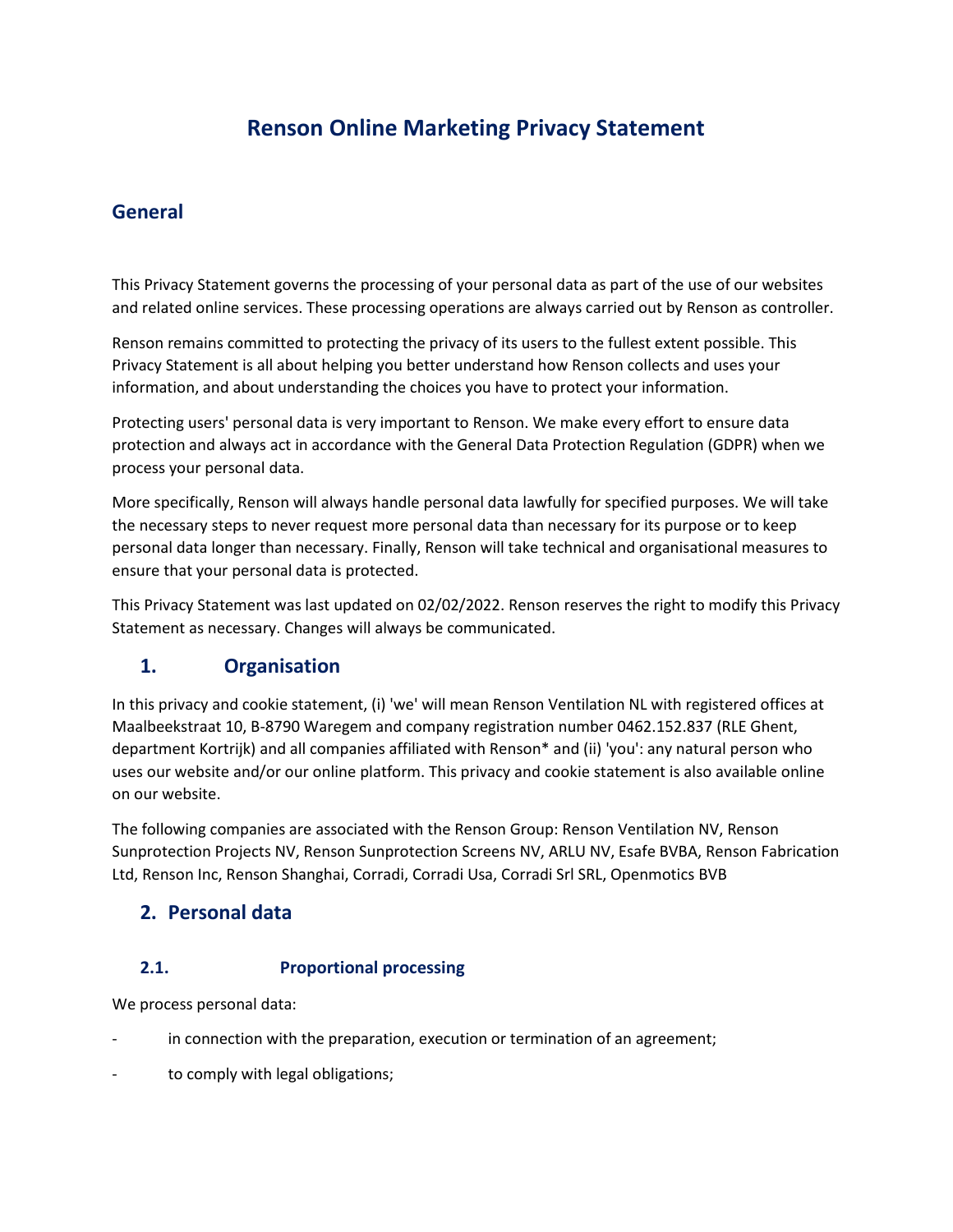for our legitimate interests, in which case we will seek to balance this interest with respect for your privacy.

If processing is not necessary for one of these reasons, we will always inform you and where legally required, ask for your consent regarding our intended communication.

## **2.2. What personal data do we process?**

In our processing operations, we distinguish between different types of personal data that may be combined. Renson may collect and process the following categories of personal data:

- Identification data, such as your name, address, e-mail address, telephone number and IP address.
- **•** Professional data, such as your occupation, professional activities and type of business.
- Consultation details, such as the likely time and place of the consultation.
- Cookies, for example, your language preferences and navigation on our websites and apps. For more information on cookies, please see our cookie policy .

# **2.3. Why do we process your personal data?**

We process your personal data when you use our website, for example to request information, schedule online meetings, request product configurators or to register for events.

Data processing is essential for the functioning of the website and its services. Processing is carried out exclusively for the following purposes:

#### **2.3.1. Sales**

We want to help you in a proactive way. This means that we may use the information you provide on our website to send you useful information or contact you. We will always ask for your consent.

#### **2.3.2. Newsletters**

We would like to offer you newsletters to keep you informed about our recent developments. We will use your data to send these newsletters to you. We will always ask for your consent.

#### **2.3.3. Direct marketing**

To inform our customers about products, services and company information, we regularly send out emails. This means that we may send you an e-mail if we offer a discount on one of our products for example. We will always ask for your consent.

#### **2.4. Disclosure of Personal to third parties**

Within the RENSON GROUP, data may be exchanged for specific purposes. This data will always remain within the RENSON GROUP.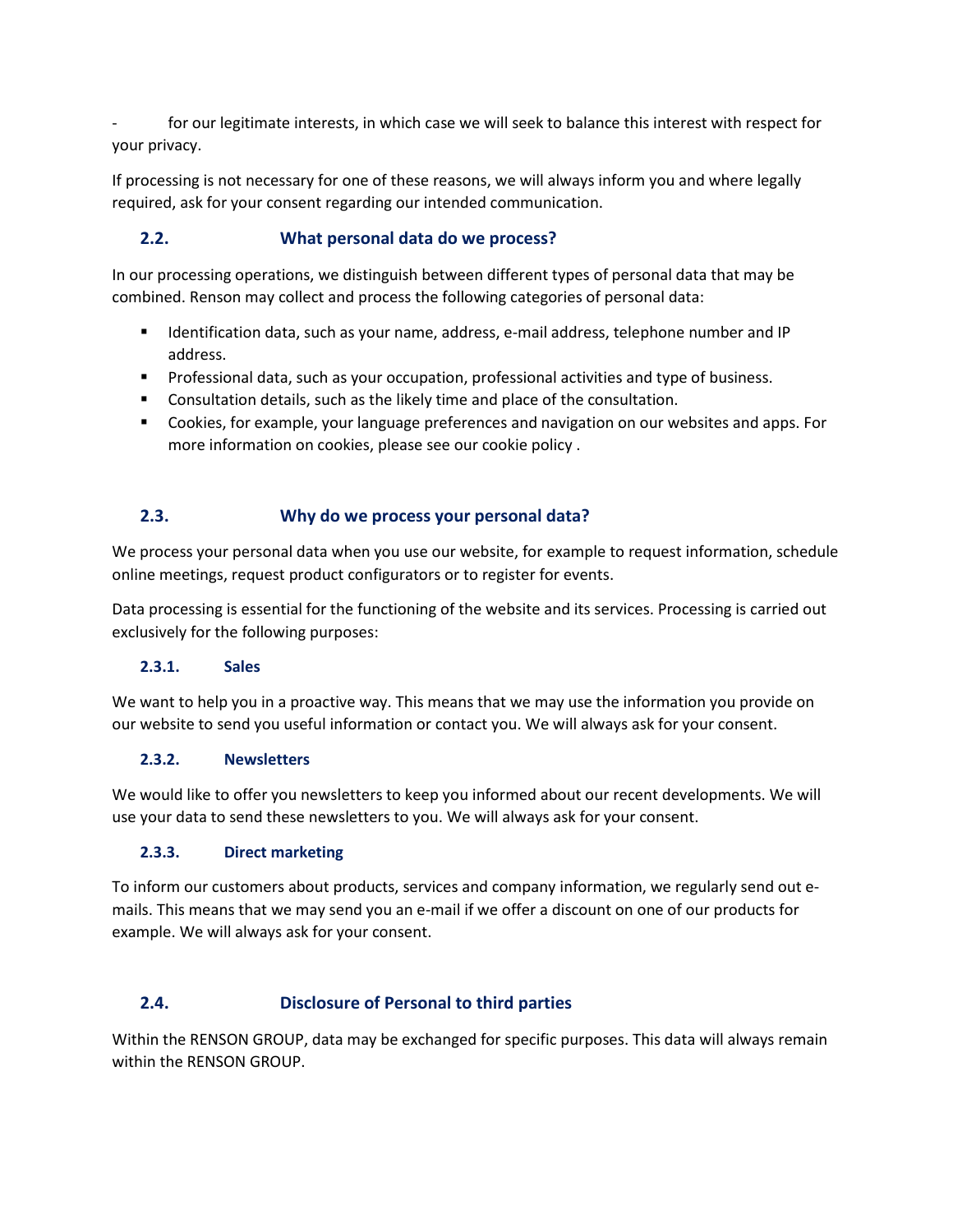Renson uses a number of processors. These are parties that may only process your data for the purposes that we determine. Under no circumstances will they process your personal data for their own purposes.

Renson Ambassadors may receive your data to reach out to you within your region for the purposes indicated under section 2.3. If you wish to have an overview of the Renson Ambassadors, you can send us an email to [privacy@renson.be](mailto:privacy@renson.be) requesting a list of our current Ambassadors.

Renson will take the necessary steps to process your personal data only within the European Economic Area. In the event, where your personal data is processed outside the European Economic Area, Renson will take the appropriate measures to protect your personal data at all times.

# **2.5. How long do we keep your personal data?**

Renson will not retain the user's personal data longer than necessary for its purpose. If the user wishes to delete their account, their personal data will be deleted at the latest 5 years after deactivation. If we wish to continue using personal data after the retention period has expired, we will ask for your consent again.

# **3. What rights do you have, and how do you exercise them?**

# **3.1. The access to your personal data.**

You have the right to inspect all your personal data processed by us. You can also obtain a copy of this data, which we will provide to you on paper or digitally. You can do this by sending an e-mail to [privacy@renson.be.](mailto:privacy@renson.be)

#### **3.2. Correcting your personal data.**

You have the right to ask us to correct your personal data if it is not correct or complete. You may also request that we temporarily restrict processing of your personal data until they are correct or complete. You can do this by sending an e-mail to [privacy@renson.be.](mailto:privacy@renson.be)

#### **3.3. Withdrawing your consent.**

You have the right to withdraw your consent at any time. You can do so by sending an e-mail to [privacy@renson.be.](mailto:privacy@renson.be) The possible consequence is that you will no longer be able to use certain functionalities.

#### **3.4. Erasure of your personal data.**

You have the right to request that your personal data be deleted if the data is no longer necessary in view of the purposes of this privacy statement, or if you withdraw your consent to the processing. You can do this by sending an e-mail t[o privacy@renson.be.](mailto:privacy@renson.be)

Please note: We cannot delete your personal data if we have to retain it due to a legal obligation.

# **3.5. Transferring your personal data.**